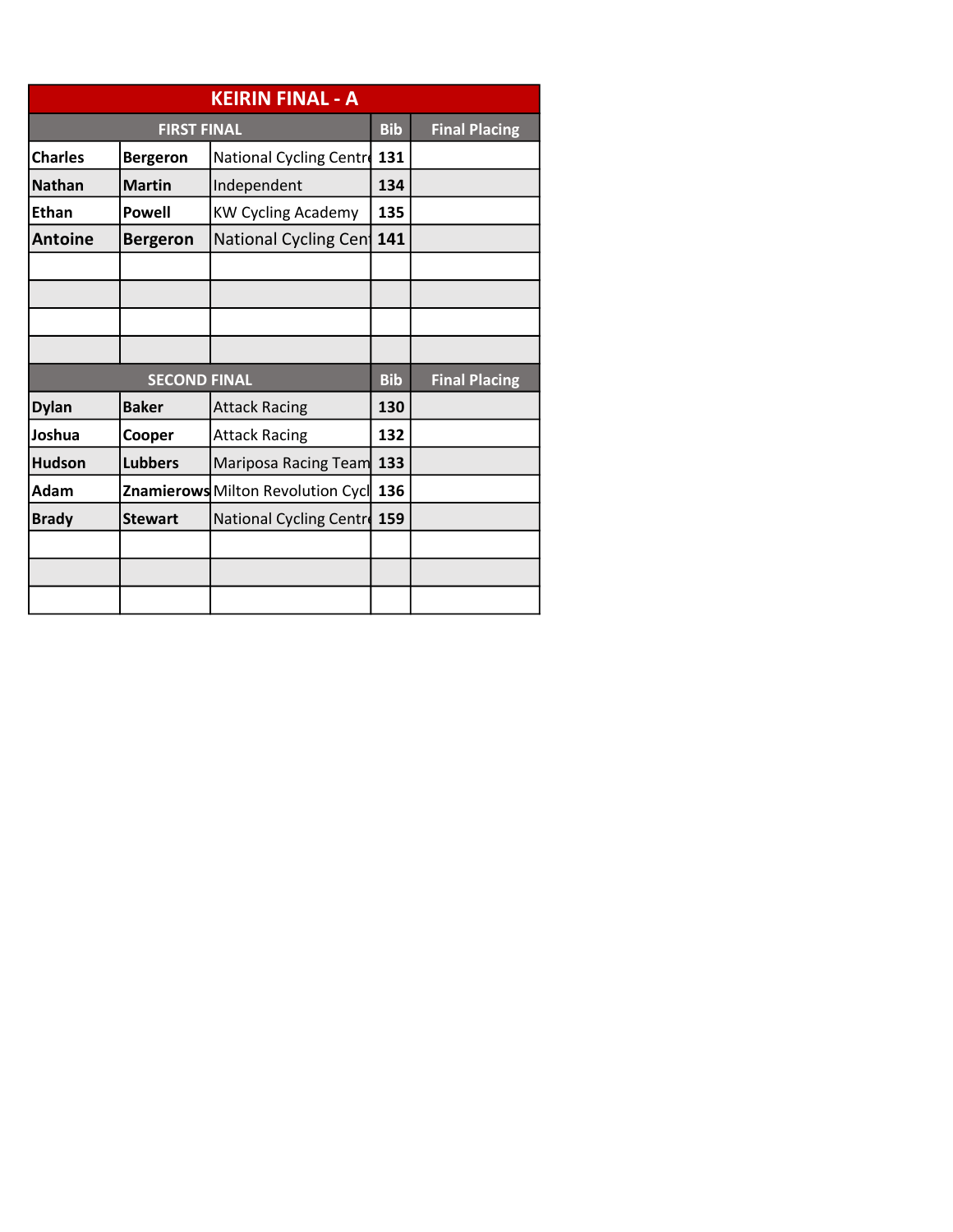|                     |                     | <b>KEIRIN FINAL - B</b>   |            |                      |
|---------------------|---------------------|---------------------------|------------|----------------------|
| <b>FIRST FINAL</b>  |                     |                           | <b>Bib</b> | <b>Final Placing</b> |
| Filipe              | <b>Duarte</b>       | Ottawa Bicycle Club       | 144        |                      |
| Nora                | Linton              | <b>Attack Racing</b>      | 150        |                      |
| Jayden              | <b>McMullen</b>     | <b>KW Cycling Academy</b> | 154        |                      |
| <b>Reagen</b>       | <b>Pattishall</b>   | <b>Edge Cycling</b>       | 156        |                      |
| Jacob               | <b>Stotland</b>     | Mariposa Racing Team      | 160        |                      |
| Veer                | <b>Suchak</b>       | Milton Revolution Cycl    | 161        |                      |
|                     |                     |                           |            |                      |
|                     |                     |                           |            |                      |
|                     | <b>SECOND FINAL</b> |                           | <b>Bib</b> | <b>Final Placing</b> |
| Lucas               | Goertz              | <b>KW Cycling Academy</b> | 147        |                      |
| <b>Madeline</b>     | <b>LeBreton</b>     | Milton Revolution Cycl    | 149        |                      |
| Jake                | <b>McLean</b>       | <b>KW Cycling Academy</b> | 153        |                      |
| <b>Austin</b>       | Rankl               | <b>KW Cycling Academy</b> | 158        |                      |
| Linden              | <b>Spence</b>       | <b>Attack Racing</b>      | 174        |                      |
| Charlie             | <b>Walsh</b>        | Mariposa Racing Team      | 179        |                      |
|                     |                     |                           |            |                      |
|                     |                     |                           |            |                      |
|                     | <b>THIRD FINAL</b>  |                           | <b>Bib</b> | <b>Final Placing</b> |
| Anika               | <b>Brants</b>       | <b>Attack Racing</b>      | 143        |                      |
| Alexandra           | <b>Fangeat</b>      | <b>KW Cycling Academy</b> | 145        |                      |
| <b>Brody</b>        | <b>Mann</b>         | <b>Attack Racing</b>      | 151        |                      |
| Vanessa             |                     | Montrichard Team HAMILTON | 155        |                      |
| Albert              | <b>Taylor</b>       | <b>KW Cycling Academy</b> | 162        |                      |
|                     |                     |                           |            |                      |
|                     |                     |                           |            |                      |
|                     |                     |                           |            |                      |
| <b>FOURTH FINAL</b> |                     |                           |            | <b>Final Placing</b> |
| Sophie              | <b>Bradbury</b>     | <b>Team HAMILTON</b>      | 142        |                      |
| Sam                 | <b>Marcynuk</b>     | National Cycling Centre   | 152        |                      |
| <b>Taylor</b>       | <b>Tompkins</b>     | <b>Attack Racing</b>      | 163        |                      |
|                     |                     |                           |            |                      |
|                     |                     |                           |            |                      |
|                     |                     |                           |            |                      |
|                     |                     |                           |            |                      |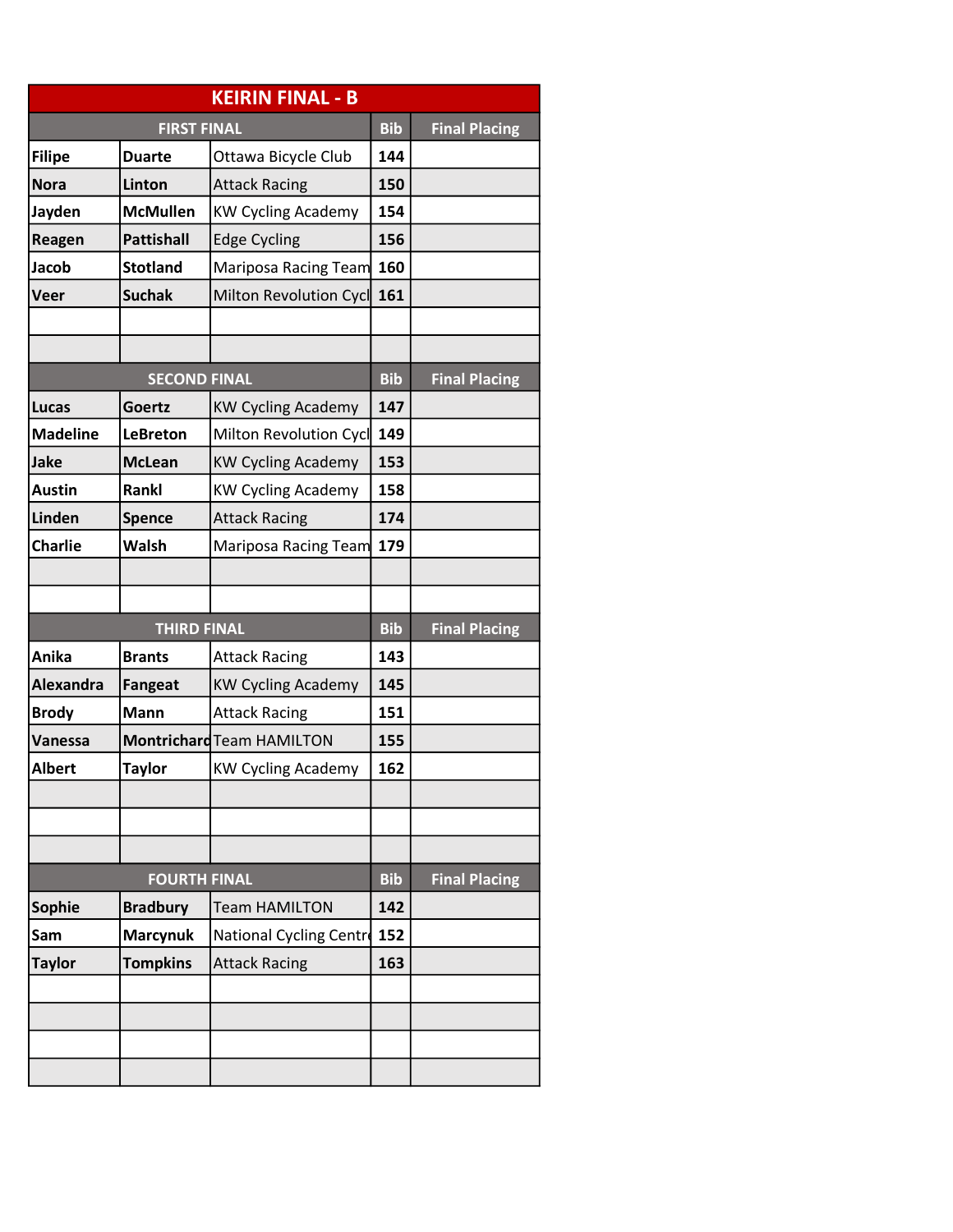| <b>KEIRIN FINAL - C</b> |                     |                                     |            |                      |  |
|-------------------------|---------------------|-------------------------------------|------------|----------------------|--|
| <b>FIRST FINAL</b>      |                     |                                     | <b>Bib</b> | <b>Final Placing</b> |  |
| Cyrena                  | Hill                | <b>KW Cycling Academy</b>           | 166        |                      |  |
| Haniya                  | <b>Jackson</b>      | Newmarket Eagles Cyd                | 167        |                      |  |
| Ronan                   | <b>Mantle</b>       | <b>KW Cycling Academy</b>           | 169        |                      |  |
| Jared                   | Rauwerda            | National Cycling Centre             | 172        |                      |  |
| <b>Maxim</b>            |                     | Wojciechow Cyclepath Race Team      | 176        |                      |  |
| <b>Sheldon</b>          | <b>Drewitt</b>      | Milton Revolution Cycl              | 178        |                      |  |
|                         |                     |                                     |            |                      |  |
|                         |                     |                                     |            |                      |  |
|                         |                     |                                     |            |                      |  |
|                         | <b>SECOND FINAL</b> |                                     | <b>Bib</b> | <b>Final Placing</b> |  |
| <b>Samantha</b>         | <b>Fangeat</b>      | <b>KW Cycling Academy</b>           | 164        |                      |  |
| Sagan                   | Goertz              | <b>KW Cycling Academy</b>           | 165        |                      |  |
| <b>Jacob</b>            | <b>Kemper</b>       | National Cycling Centre             | 168        |                      |  |
| Maria                   |                     | Montrichard National Cycling Centre | 171        |                      |  |
| <b>Troy</b>             | <b>Sanders</b>      | <b>Edge Cycling</b>                 | 173        |                      |  |
| Jaxson                  |                     | Van Den Bos National Cycling Centre | 175        |                      |  |
|                         |                     |                                     |            |                      |  |
|                         |                     |                                     |            |                      |  |
|                         |                     |                                     |            |                      |  |
| <b>THIRD FINAL</b>      |                     |                                     |            | <b>Final Placing</b> |  |
| <b>Blake</b>            | <b>McCulligh</b>    | <b>Attack Racing</b>                | 170        |                      |  |
| Coryn                   | Baker               | <b>Attack Racing</b>                | 177        |                      |  |
|                         |                     |                                     |            |                      |  |
|                         |                     |                                     |            |                      |  |
|                         |                     |                                     |            |                      |  |
|                         |                     |                                     |            |                      |  |
|                         |                     |                                     |            |                      |  |